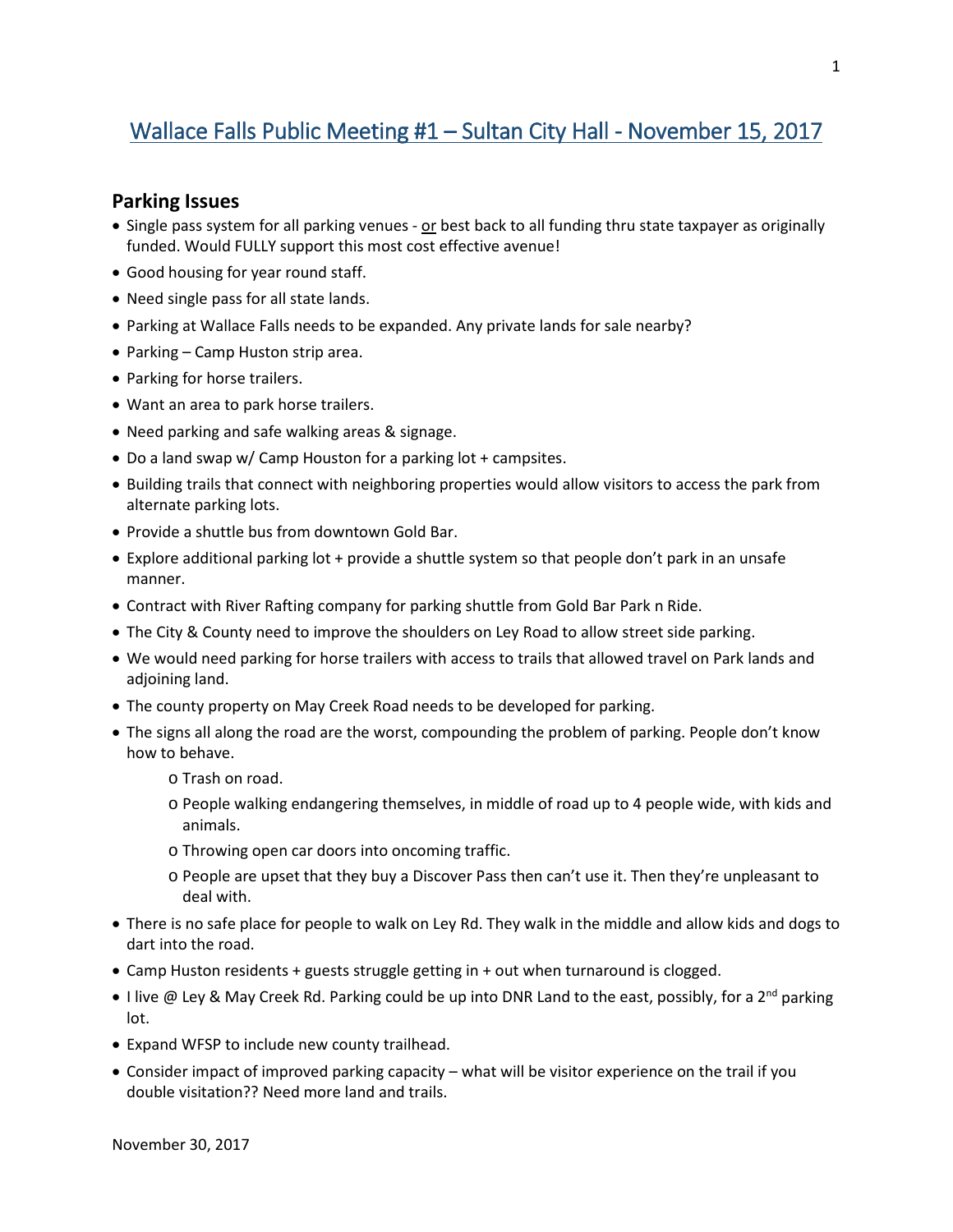- NO PARKING signs are they coming down?
- For parking expansion & conference buildings. Park Dept. purchase the camp Huston property North of Wallace River that is currently used for picnic & trail access to the Falls.
- Ley Road take south w side of Ley Road under the power line easement, grade it, gravel it, and angle park visitors from Bridge to stop sign at May Creek Rd intersection. Park only on that side.
- Purchase the property on May Creek Rd gravel pit North that Borders Camp Huston and the powerline side of park. RV camping & group parking.

## **Trails and Recreation Facilities**

- Water! Many neighbors are losing water. Some of it comes directly from Wallace creek. Creek went dry this summer.
- Multiple responsible activities should be allowed to take place, including the Singletary Timber Harvest as it connects to adjacent DNR properties.
- Small Falls interp. trail signs are badly faded where the Lushootseed translations are unreadable. Need to be reprinted & weather protected.
- Stickney Lake/Stickney Mt. Sunshine Coast Trail type connector trails system to Hey Brook Ridge/Mt. Index to Pacific Crest trail & Stevens.
- PRIVATE OWNER WITH DREAM OF SMALL FOREST PLAN/COMMUNITY LEARNING CENTER would be interested in long term/legacy relationship with the park. Only a dream at this point but….
- Consider installing a water system for Wallace Falls State Park, to become self-sufficient for water.
- Trail connections for horses.
- Partnering with community transit for addressing parking issue. US 2 traffic congestion + "carpooling" eco friendliness. Either direct to park for drop off/pick up or linking to park + ride. Also promoting park thru this avenue – less driving/parking stress prior to nature "bathing".
- Ticketing for parking along roads.
- Sidewalks from May Creek Rd up Ley Rd up the driveway.
- Trailer Parking would like to have designated trailer parking at trailheads for horses/stock rigs.
- Assuming Stickney is usable, build 3 walled snow shelter.
- Open up (or annex) Stickney Meadows (Basin).
- Flag needs to remain lit all night long or retire flag daily
- I am especially interested in being able to ride my horse on some of the Wallace Park trails.
- Create educational signage along the trail. Highlight area fauna + flora. Weather patterns, average rainfall, average temps at the trailhead vs average temps at Wallace or Lay Lake. Any other 'science' info.
- Logging. Stop all logging near Wallace Lake. I flew over this area at 300 ft this year I think the logging operations have encroached on Park boundary -much like OSO "extra" logs.
- Cultural. Natural. Purchase the Singletary logging properties to prevent encroachment.
- Logging. Permanently purchase Singletary property logging project and expand Park to East to Heritage protect.
- Stickney Lake & Mt. Stackey above to the North of WFSP.
- EXTRA bathrooms on Woody Trail.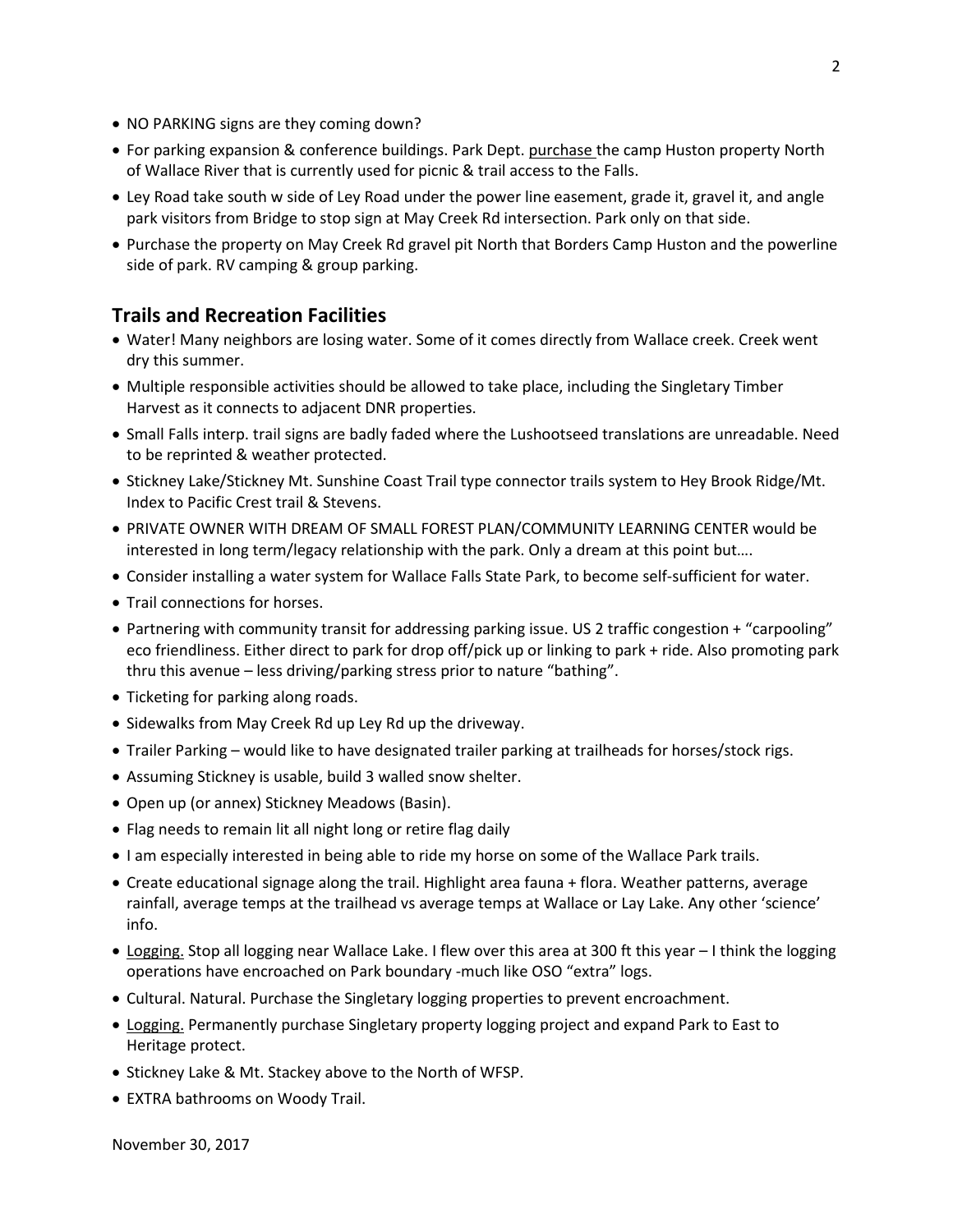- Any chance an education center can be established on the park for school visits? Would be good to make more use of the park on week-days & year round.
- How else to encourage use/caretaking by diverse ethnicities.
- No ties to Gold Bar Community. Wallace Falls is the place the "City Folk" go on the weekend.
- Create educational signage in view areas that have been logged. Who benefitted from the harvest? Schools, etc. When was it harvested? When replanted? How does the process help the environment?
- Trail from Jay to Shaw.
- Connections!
	- o Wallace to Lake Isabell
	- o Trail from Wallace to Fish Hatchery
	- o Trail from Hatchery to Index
- Develop a trail from Jay to Shaw Lakes last time I was there, could not follow it.
- Littering around the amphitheater.
- Want to be able to have equestrian access in some areas of the park.
- Hiker. 1. Good idea to have an alternative trail from 429<sup>th</sup> Ave May Creek Rd. -Hiking trail only. I am ok with dirt bikes – separate trail.
- A large # of American's require motorized vehicles to access remote areas. Need some access to Wallace Falls by ATVs. Trails could be multi use trails – shared with Mountain bike's as an example.
- As an equestrian, being able to camp with our horses as a part of enjoying this area would be wonderful.
- Horse trails!!
- Connecting trail? How goes the work on a trail to connect Wallace Falls State Park with its eastern unit, the Forks of the Sky St. Park?
- Allow ATV access on existing road to get to Wallace Falls + park.
- Last time I tried to use bike route from old RR grade to DNR road, it was very difficult to get my bike through. Needs trail work!
- Camping. Purchase East property from gravel pit North to park for RV camping, more cabins, group camping, Holiday parking.
- Just hiking. That's what the state park does best. I actually find bikes + horses a nuisance + make Wallace Falls State Park less hiker-friendly.
- Support expansion of park on south side of Wallace River (Reiter Foothills Forest).
	- o Current overuse of trails is impacting visitor experience.
	- o If parking is expanded the impact on Woody Trail will be even greater.
- Make a bridge on the lower part of the river that is in the park and have a loop trail up the Woody Trail and then tie it in to the south east side then across a lower bridge at the west end of the abandoned road.
- More compliance for dogs off leash education for dog owners to not leave their dog poop bags on the side of the trail!
- Access to Park. Monitor and maintain Wallace Lake Rd to prevent illegal hunting on isolated DNR property that includes portion of Wallace Lake Rd: 4 wildfires by arson in August 2017.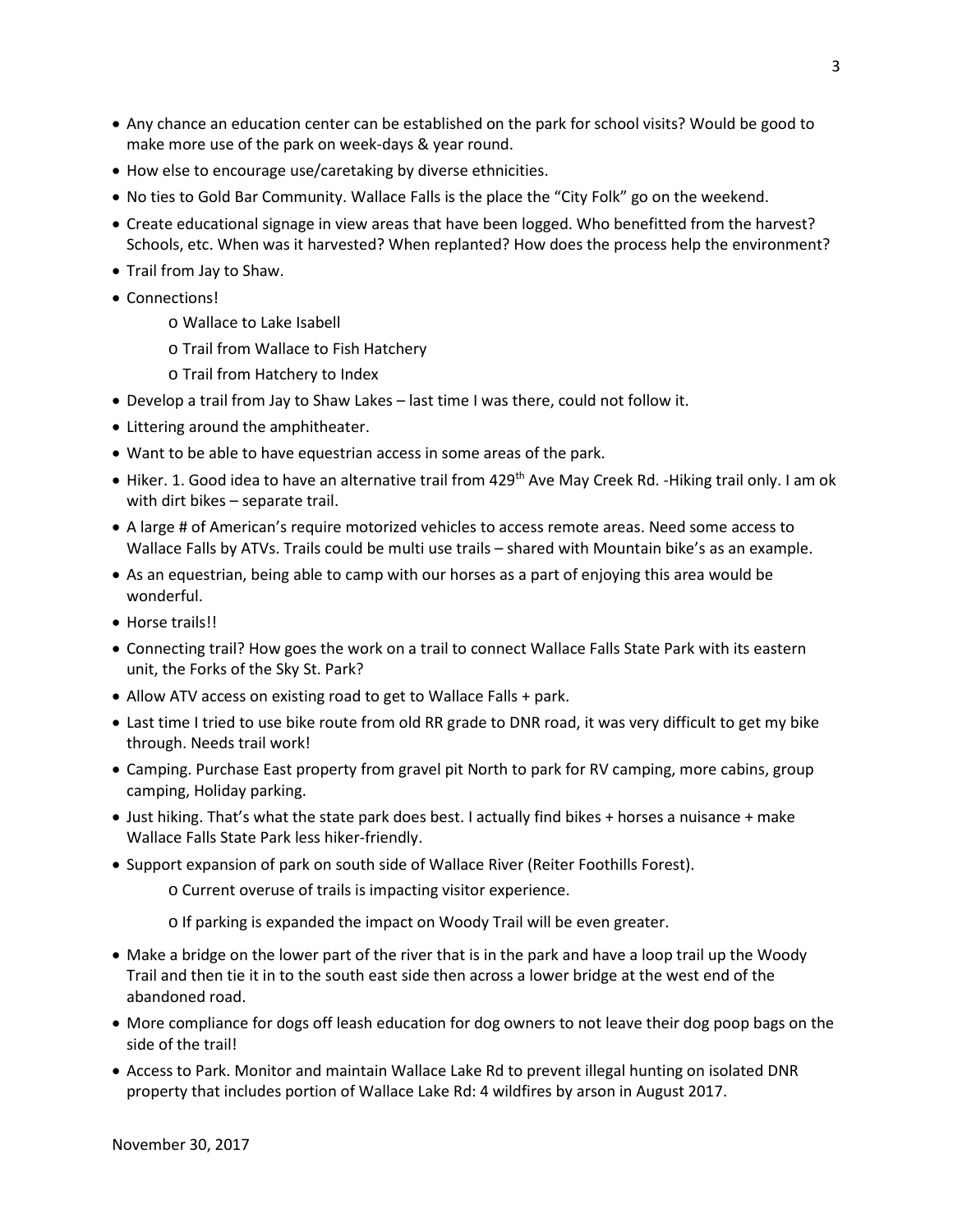- Add more garbage receptacles for dog waste and trash on the trails. This would encourage a cleaner park. There is only 1 garbage can at the beginning of the trail.
- Trails are overly impacted from high volume of visitors. Additional connection/loops with surrounding properties could help mitigate this.
- Improved location signage distance etc.
- INNER connection Trail. Wallace Park, Hey Brook Ridge, Stickney Lake, Mt. Index to Steven Pass to Pacific Crest trail.
- Forks of Sky unit has problems to deal with (parking, resource damage) that require attention now. Index pays the price for problems in your state park. Therefore – attention to problems needs to be paid in Forks of the Sky unit.
- The Wallace Falls ranger also takes care of Forks of Sky State Park… Wallace Falls Park unit has needs (camping, hiking, etc.) that Forks of Sky unit can help with. Therefore both park units should be included in planning effort.
- Is it possible to do a multi-jurisdictional hub trail?
- SOCIAL TRIALS. Concern for public safety and "trespass" on immediate bordering DNR and access by social trails in the Park that make it possible for transients and others who sometimes conduct drug deals and camp/or start fires… Will there be expanded 'law enforcement' to match increased visitors and or those with mal intentions?
- Build a new trail system through DNR LANDS to the new county trailhead. Best case is to make loop trail with another bridge over W. River.
- Trail on east side of Wallace River.
- Trails for horses.
- Horse camping.
- Want to be able to ride on horseback on some of the trails within the park. Have "multi use" trails.
- Horse camping.
- Utilize the Washington State Trails Associations to help maintain the newly completed (2007) old growth trail.
- The proposed trail east of the Wallace River needs to be part of the Park & have meaningful buffers
- A high priority thing to do is to seamlessly connect the Wild Sky Wilderness area with the Wallace Falls park area. We should do this now while it is still possible.
- A single track trail on the east side of Wallace Lake.
- Trail up Stickney either to the top or lakes up there from near Wallace Lake.
- Park trails should connect with DNR trails. And make a loop. More hiking trails to relief such busy overcrowded park.

## **Long Term Boundary**

- Would love to see a trail established to connect to Wild Sky Wilderness. Some beautiful country up there.
- Trail connection to Wild Sky.
- CROSS AGENCY NEGOTIATIONS. PARK negotiations with DNR. Can private land owners who border DNR also have input as to usage type if DNR land becomes part of the park?
- Want to have Equestrians included in trail connections with DNR etc.